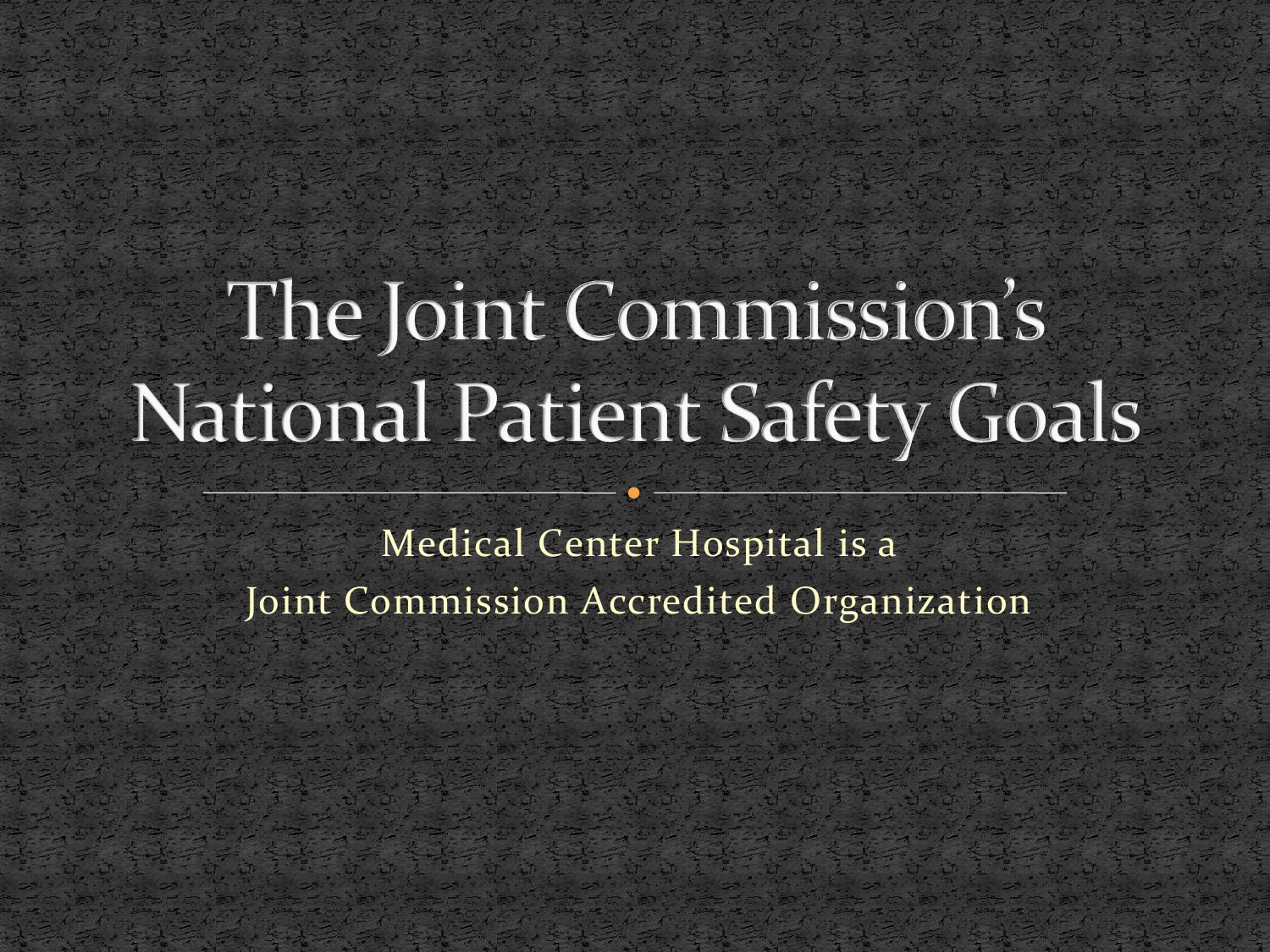### Did you know?

• The National Patient Safety Goals (NPSG) were established in 2002 to address specific areas of concern in regards to patient safety

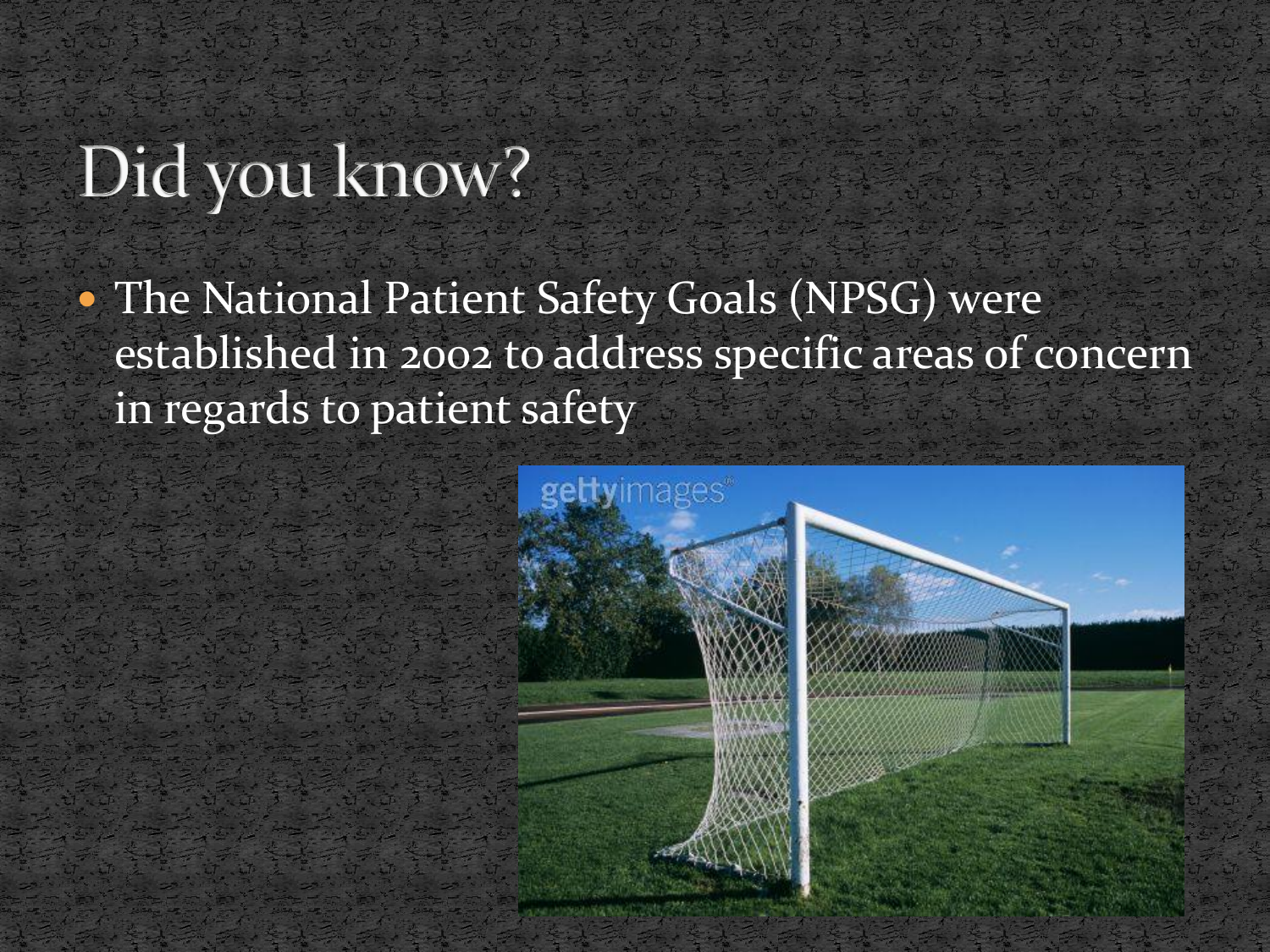## Did you know.....?

• The Joint Commission's (TJC) mission is to "continuously improve the safety and quality of care delivered to the public through the provision of health care accreditation."

 The NPSG's have related specific requirements for improving the safety of patient care in healthcare organizations.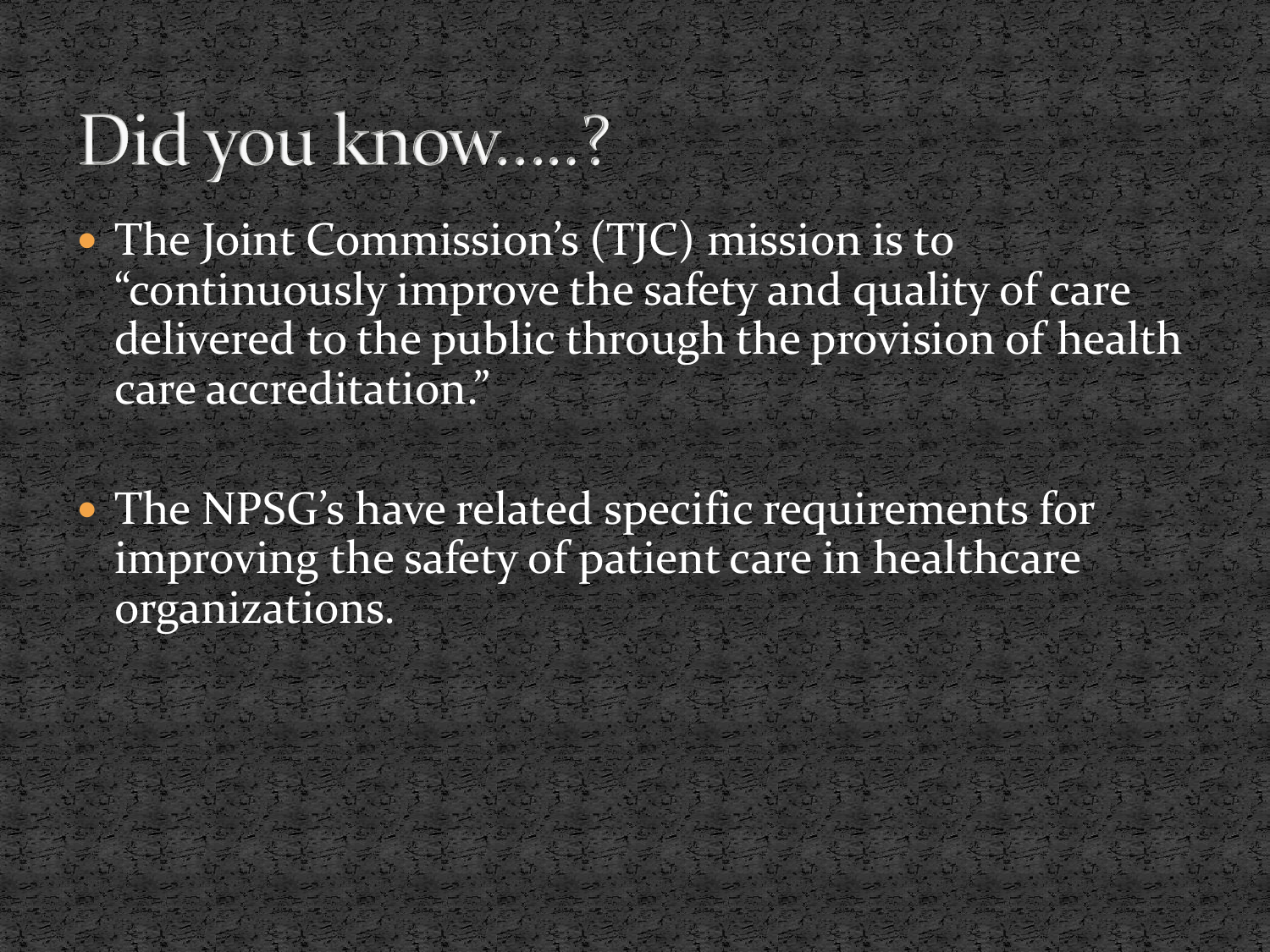#### 2019 National Patient Safety Goals

• Now let's review what the 2019 NPSG's are for a hospital setting

• There are several NPSG's for accredited hospital organizations and a Universal Protocol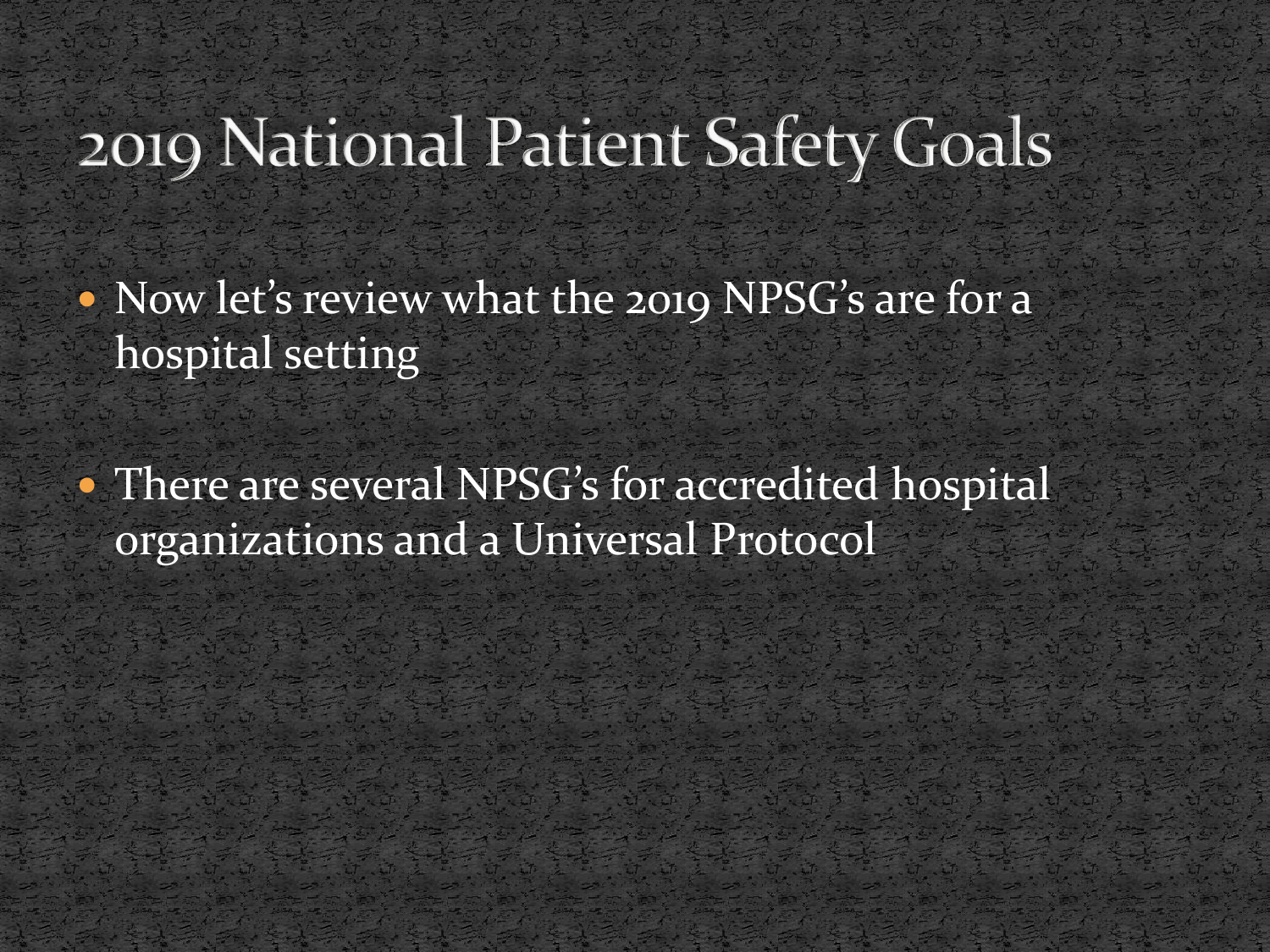#### Goal #1 Patient Identification

• Improve the accuracy of patient identification

• NPSG #1 You must use two patient identifiers when providing care, treatment and services

 Here at Medical Center we use Patient Name and Date of Birth

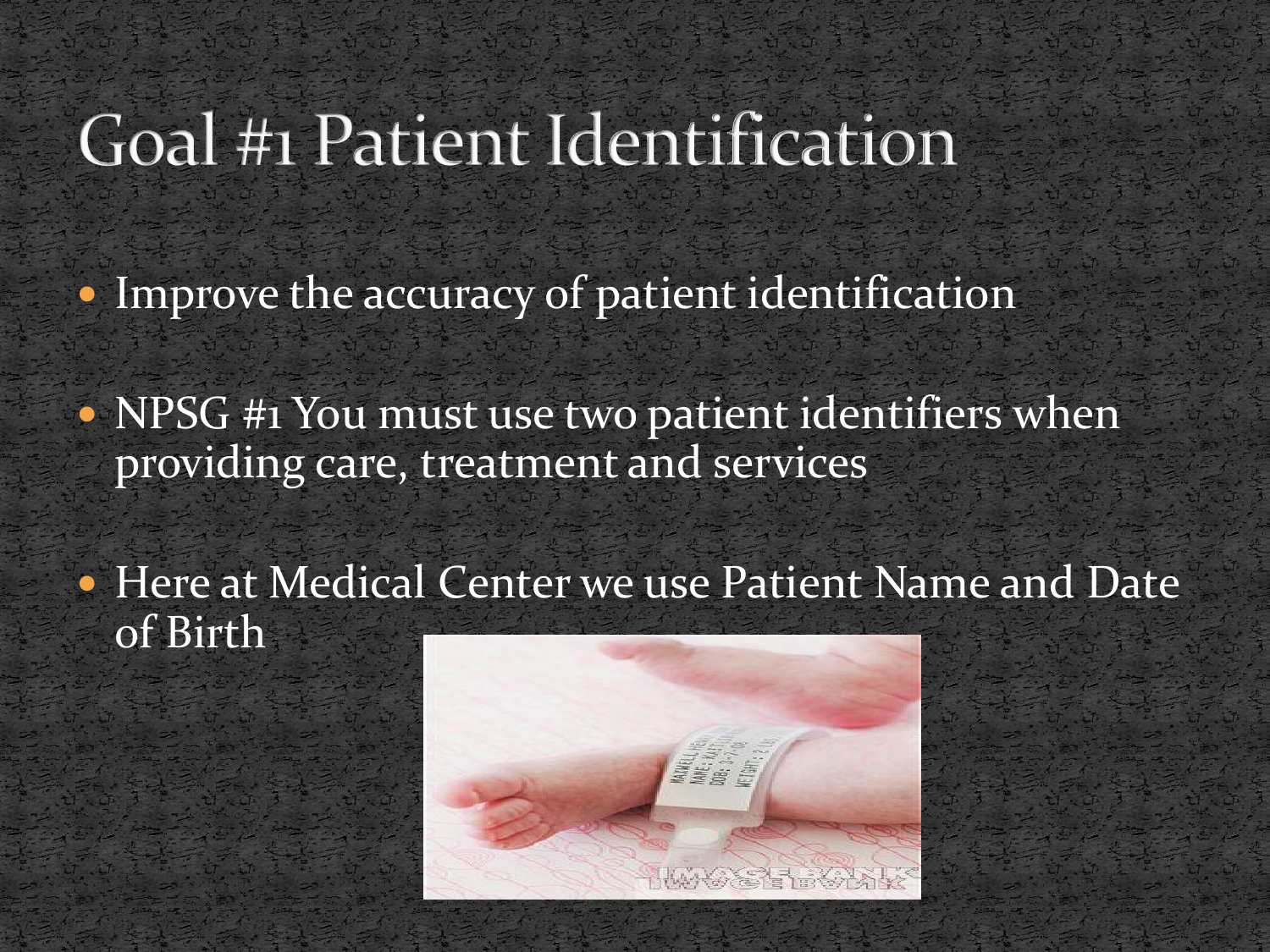#### Goal #2 Improve Communication

• Improve the effectiveness of communication among caregivers

• NPSG #2 Report critical results of tests and diagnostic procedures on a timely basis

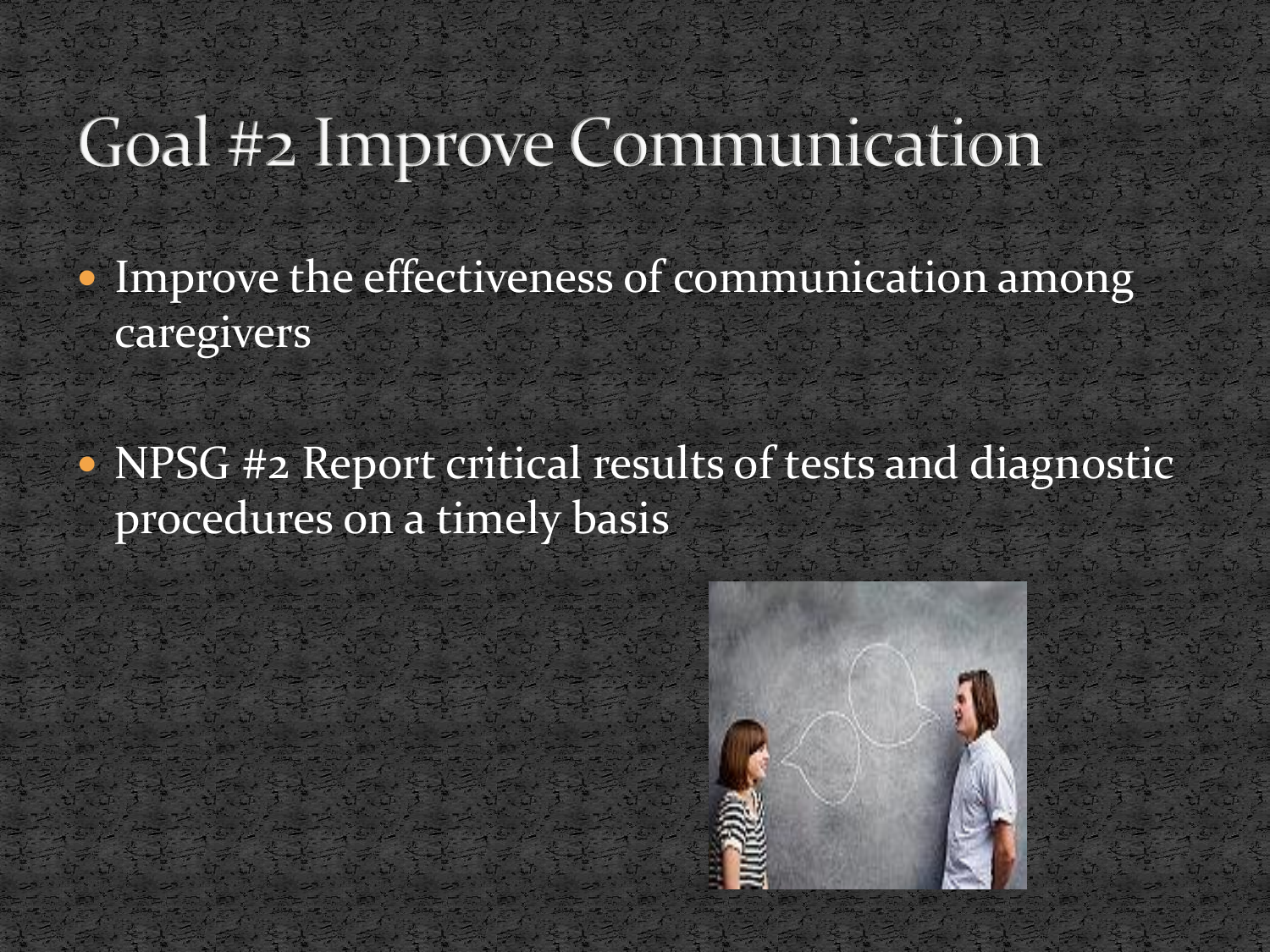## Goal #3 Medication Safety

• Improve the safety of using medications

• NPSG #3 Label all medications, medication containers, and other solutions on and off the sterile field

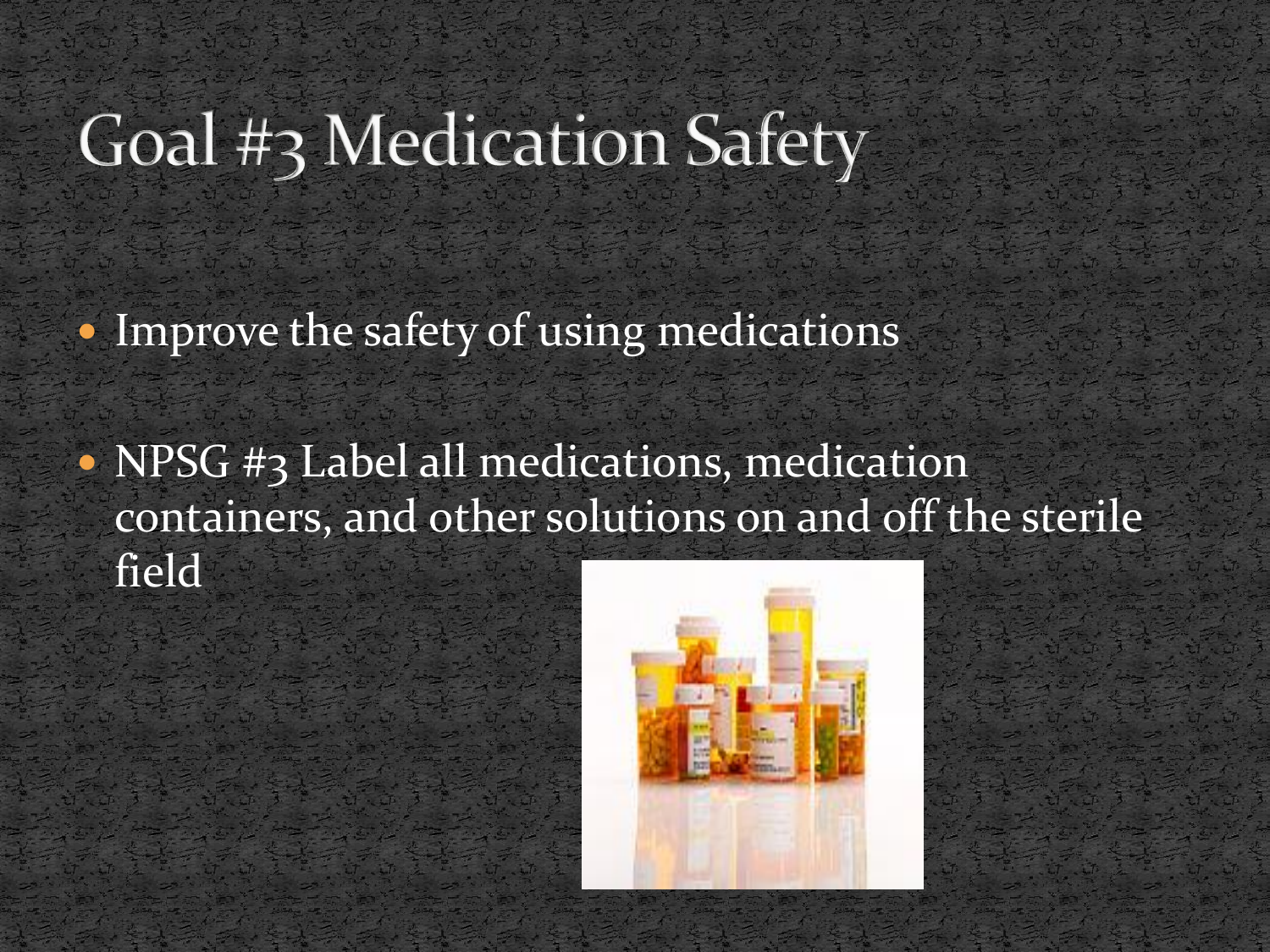#### Goal #7 Health Care-Associated Infections

- Reduce the risk of health care-associated infections
- NPSG #7
	- Comply with hand hygiene guidelines
	- Implement evidence-based practices (EBP) to prevent multidrug-resistant organism infections in acute care organizations
	- Implement EBP to prevent central line-associated bloodstream infections
	- Implement EBP for preventing surgical site infections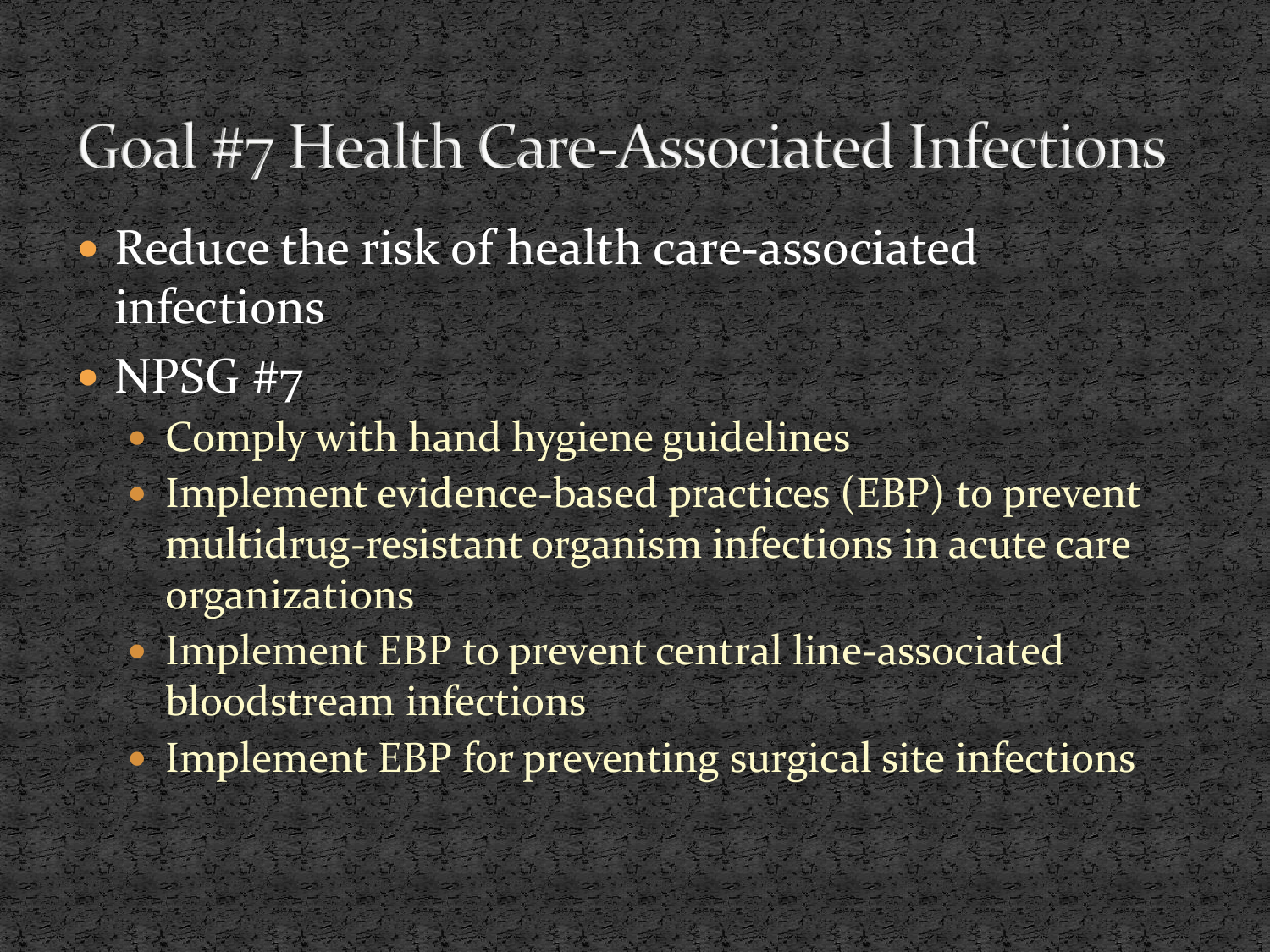#### Goal #8 Reconcile Medications

- Accurately and completely reconcile medications across the continuum of care
- NPSG #8
	- Compare current and newly ordered medications
	- Communicating medications to the next provider
	- Providing reconciled medication list to the patient

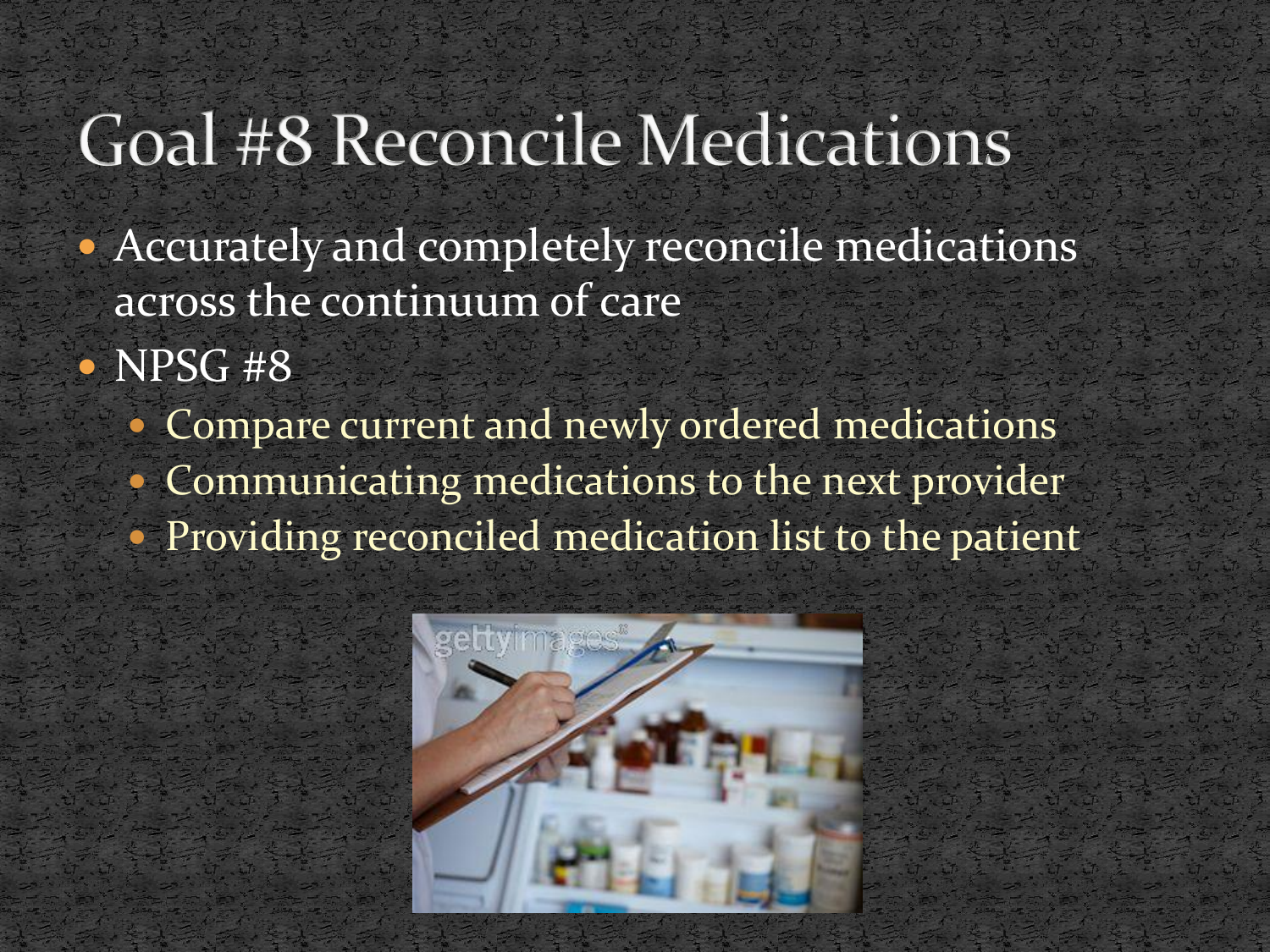#### Goal # 9 Patient Falls

• The goal of reducing patient harm resulting from falls has now become a standard

 MCH has a falls team committee that monitors falls and looks at ways to better protect patients from falling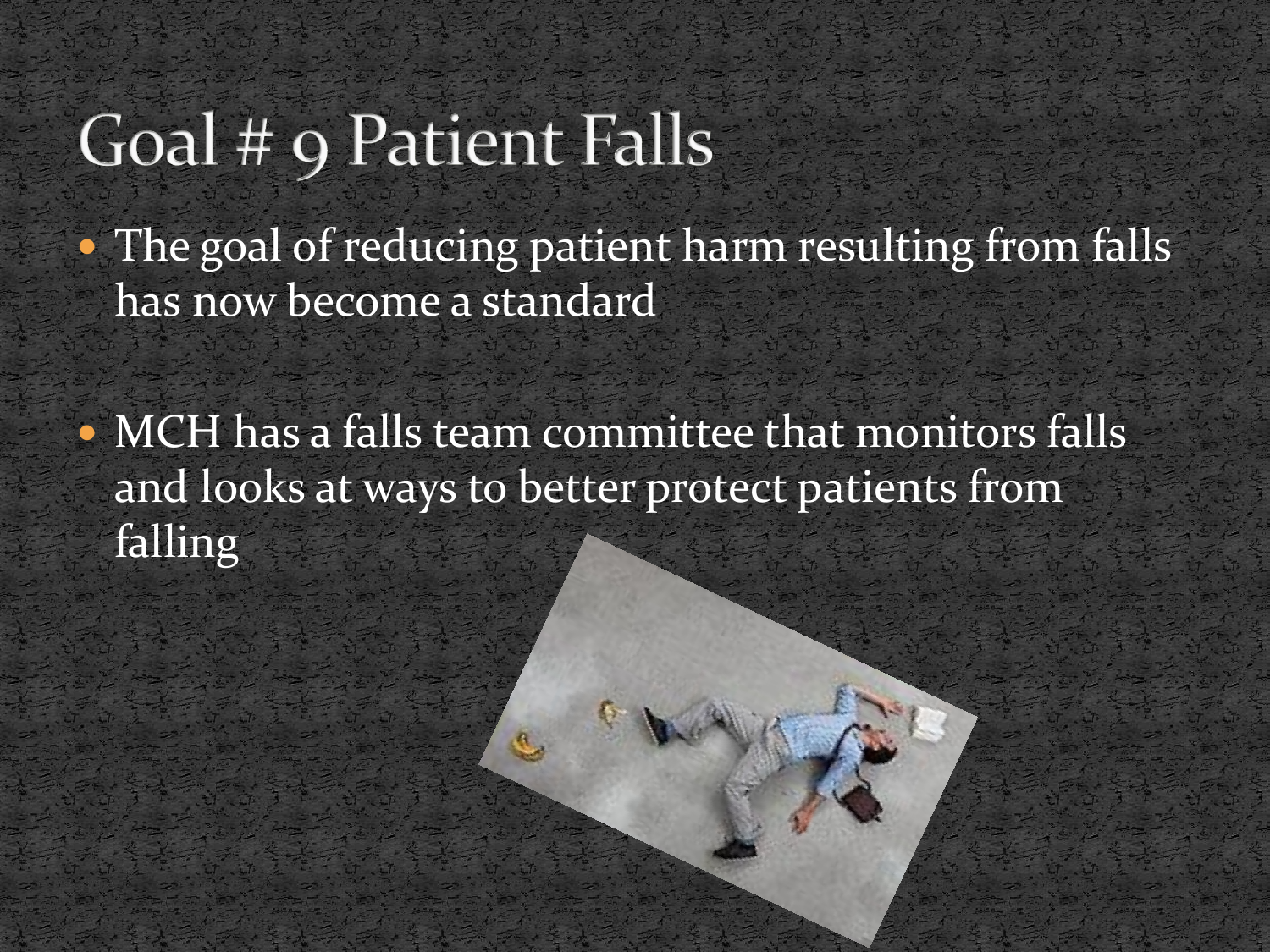#### Goal  $\#$ 14 Pressure Ulcer Prevention

#### • The goal of preventing health care associated pressure ulcers has now become a standard

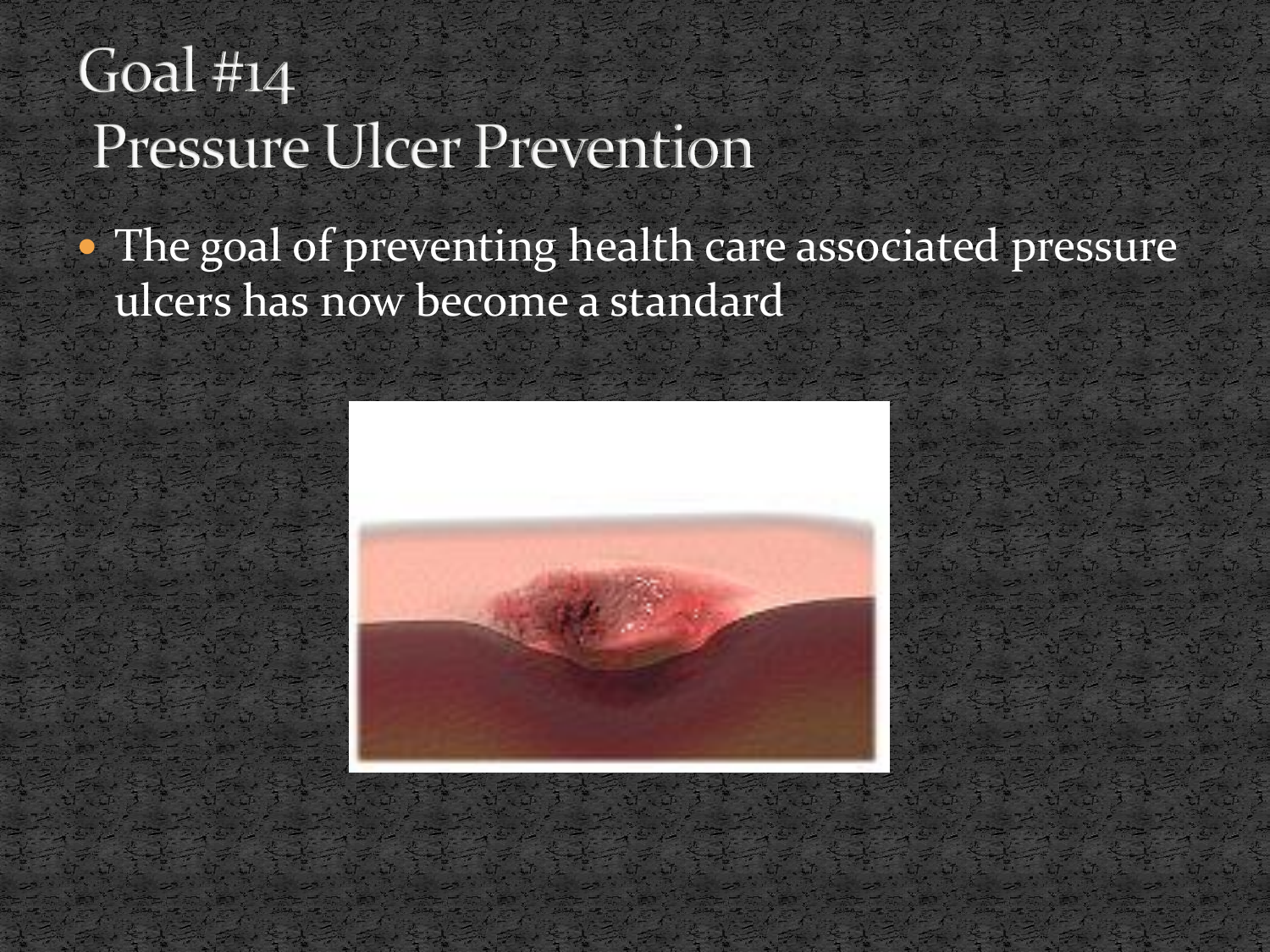### Goal #15 Safety Risk

• The organization identifies safety risks inherent in its patient population

• NPSG #15 The organization must have system for identifying those at risk for suicide

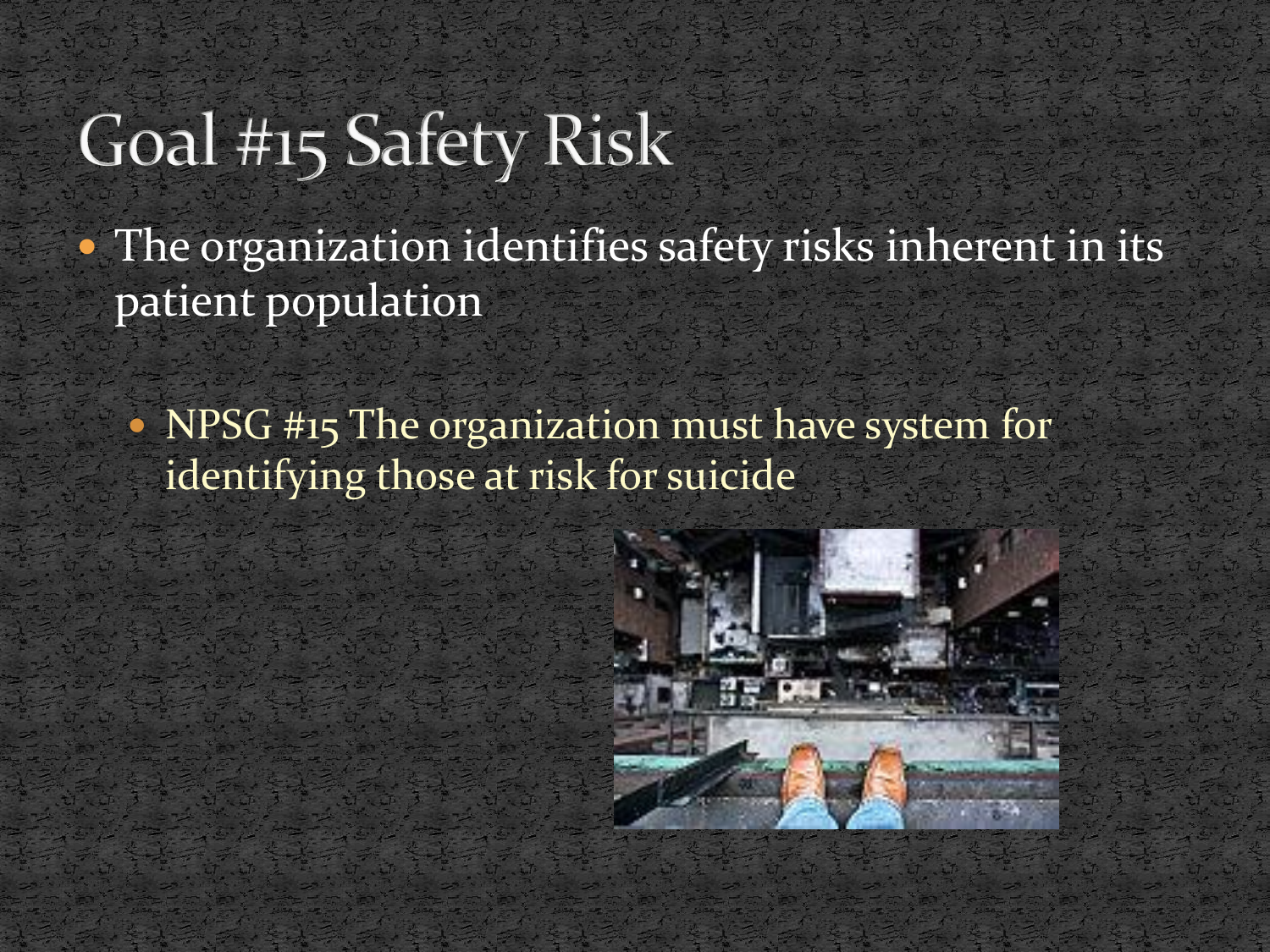Universal Protocol for Preventing Wrong Site, Wrong Procedure, Wrong Person Surgery

• The organization meets the expectations of the Universal Protocol

• Conduct a preprocedure verification process

- Mark the procedure site
- A time-out is performed before the procedure

gettyimages®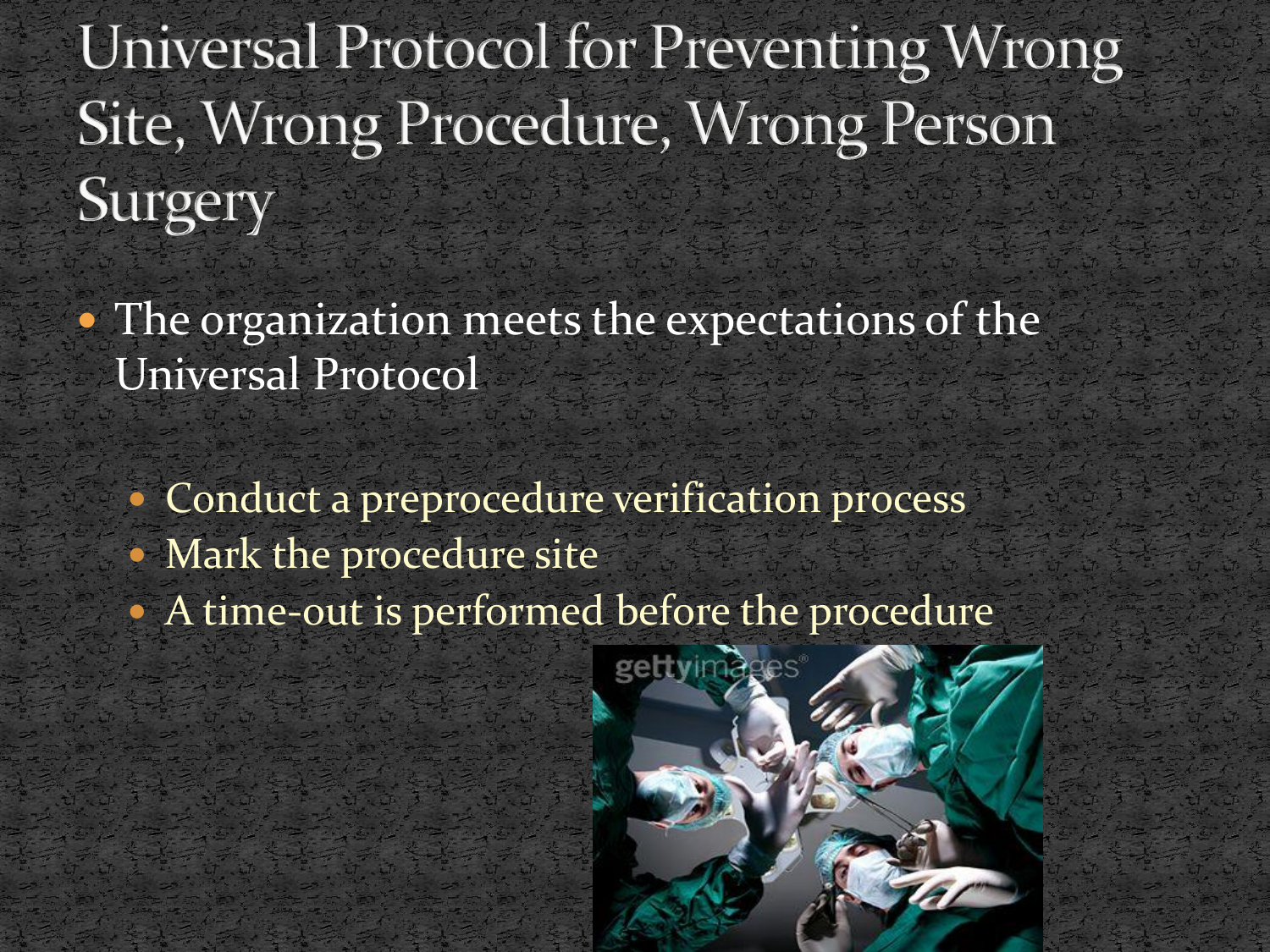#### For More Information

#### www.jointcommission.org

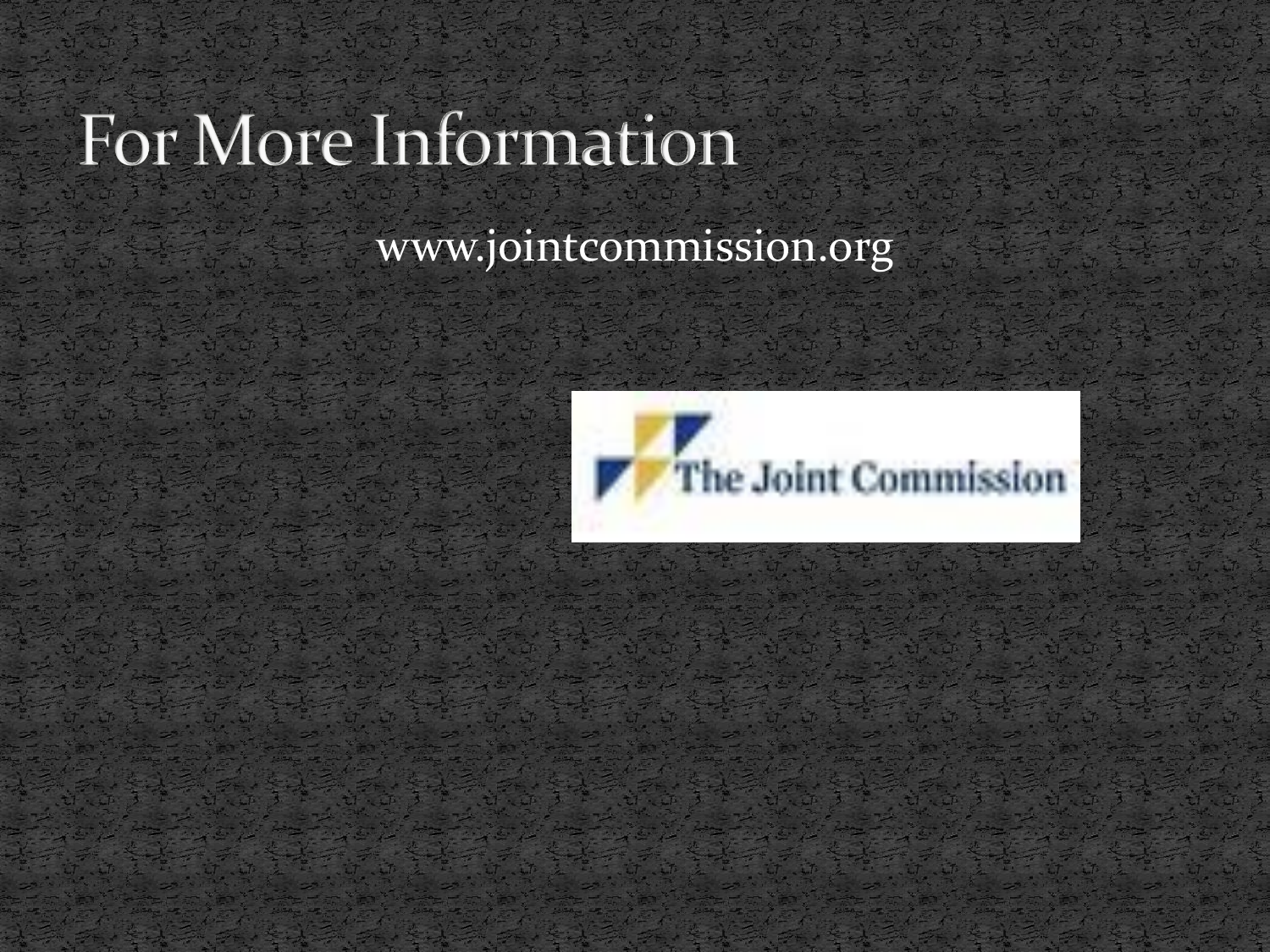# **Midland Memorial Hospital** is DNV Accredited DNV Accreditation

In addition to working toward The Joint Commission National Patient Safety Goals Midland Memorial Hospital enacted a new quality based accreditation program from DNV Healthcare